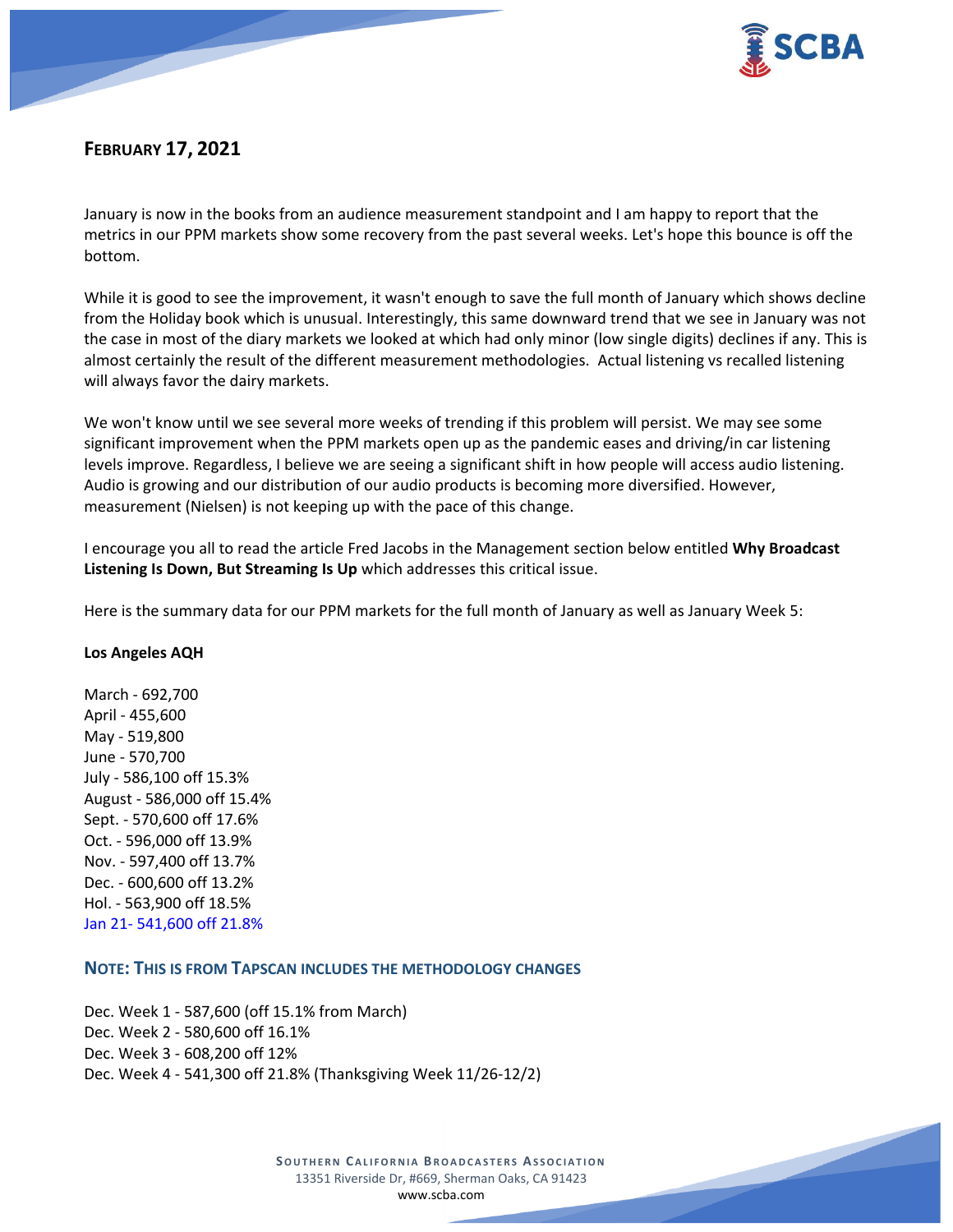

Hol. Week 1 - 578,600 off 16.4% Hol. Week 2 - 562,800 off 18.7% Hol. Week 3 - 588,700 off 15% Hol. Week 4 - 498,500 off 28% Hol. Week 5 - 485,300 off 29.9%

Jan. Week 1 - 519,500 off 25% Jan. Week 2 - 531,800 off 23.2% Jan. Week 3 - 507,900 off 26.6% Jan. Week 4 - 520,800 off 24.8%

NOTE: THE NOVEMBER AND LATER AQH WEEKLIES ABOVE ARE FROM PPM ANALYSIS TOOL AND DO NOT REFLECT THE **METHODOLOGY CHANGES. THIS WILL CHANGE IN JANUARY.**

#### **Los Angeles Cume**

March - 10,611,300 April - 9,080,100 May - 9,572,200 June - 9,941,100 July - 10,089,600 off 4.9% August - 10,029,800 off 5.4% Sept. - 9,999,500 off 5.7% Oct. - 10,055,100 off 5.2% Nov. - 10,133,900 off 4.4% Dec. - 9,955,600 off 6.1% Hol. - 9,936,300 off 6.3% Jan. - 9,587,700 off 9.6%

Dec. Week 1 - 9,880,500 (off 6.8% from March) Dec. Week 2 - 9,866,500 off 7% Dec. Week 3 - 10,080,100 off 5% Dec. Week 4 - 9,995,200 off 5.8%

Hol. Week 1 - 10,013,700 off 5.6% Hol. Week 2 - 9,887,200 off 6.8% Hol. Week 3 - 10,153,500 off 4.3% Hol. Week 4 - 10,055,800 off 5.2% Hol. Week 5 - 9,571,400 off 9.7%

Jan. Week 1 - 9,541,700 off 10% Jan. Week 2 - 9,560,000 off 9.9% Jan. Week 3 - 9,558,400 off 9.9% Jan. Week 4- 9,690,700 off 8.6%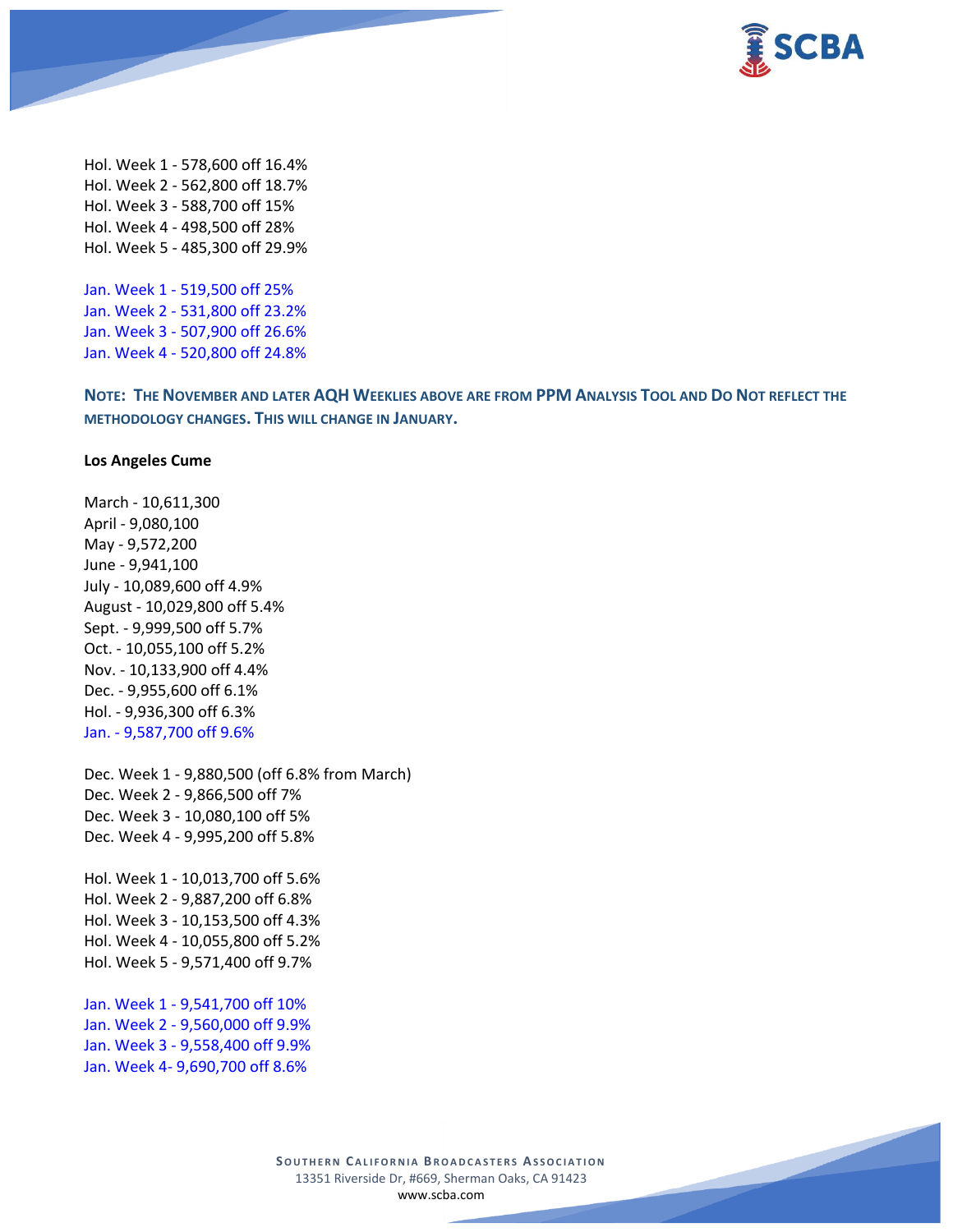



#### **Riverside/San Bernardino AQH**

March - 128,900 April - 96,200 May - 105,000 June - 115,100 July - 108,600 off 15.7% August - 109,400 off 15.1% Sept. - 102,100 off 20.7% Oct. - 106,000 off 17.7% Nov. - 105,600 off 18% Dec.- 108,200 off 16% Hol. - 95,600 off 25.8% Jan. - 91,500 off 29%

#### **NOTE: THIS IS FROM TAPSCAN AND INCLUDES THE METHODOLOGY CHANGES.**

Dec. Week 1 - 105,400 (off 18.2% from March) Dec. Week 2 - 108,500 off 15.8% Dec. Week 3 - 109,200 off 15.2% Dec. Week 4 - 94,200 off 26.9% (Thanksgiving Week 11/26-12/2)

Hol. Week 1 - 98,200 off 23.8% Hol. Week 2 - 97,800 off 24.1% Hol. Week 3 - 100,500 off 22% Hol. Week 4 - 82,500 off 35.9% Hol. Week 5- 84,700 off 34.2%

Jan. Week 1 - 88,900 off 31% Jan. Week 2 - 86,400 off 32.9% Jan. Week 3 - 85,800 off 33.4% Jan. Week 4 - 95,100 off 26.2%

**NOTE: THE NOVEMBER AND LATER AQH WEEKLIES ABOVE ARE FROM PPM ANALYSIS TOOL AND DO NOT REFLECT THE METHODOLOGY CHANGES. THIS WILL CHANGE IN JANUARY.**

#### **Riverside/San Bernardino Cume**

March - 2,012,400 April - 1,727,400 May - 1,846,500 June - 1,924,800 July - 1,968,100 off 2.2% August - 1,948,500 off 3.1%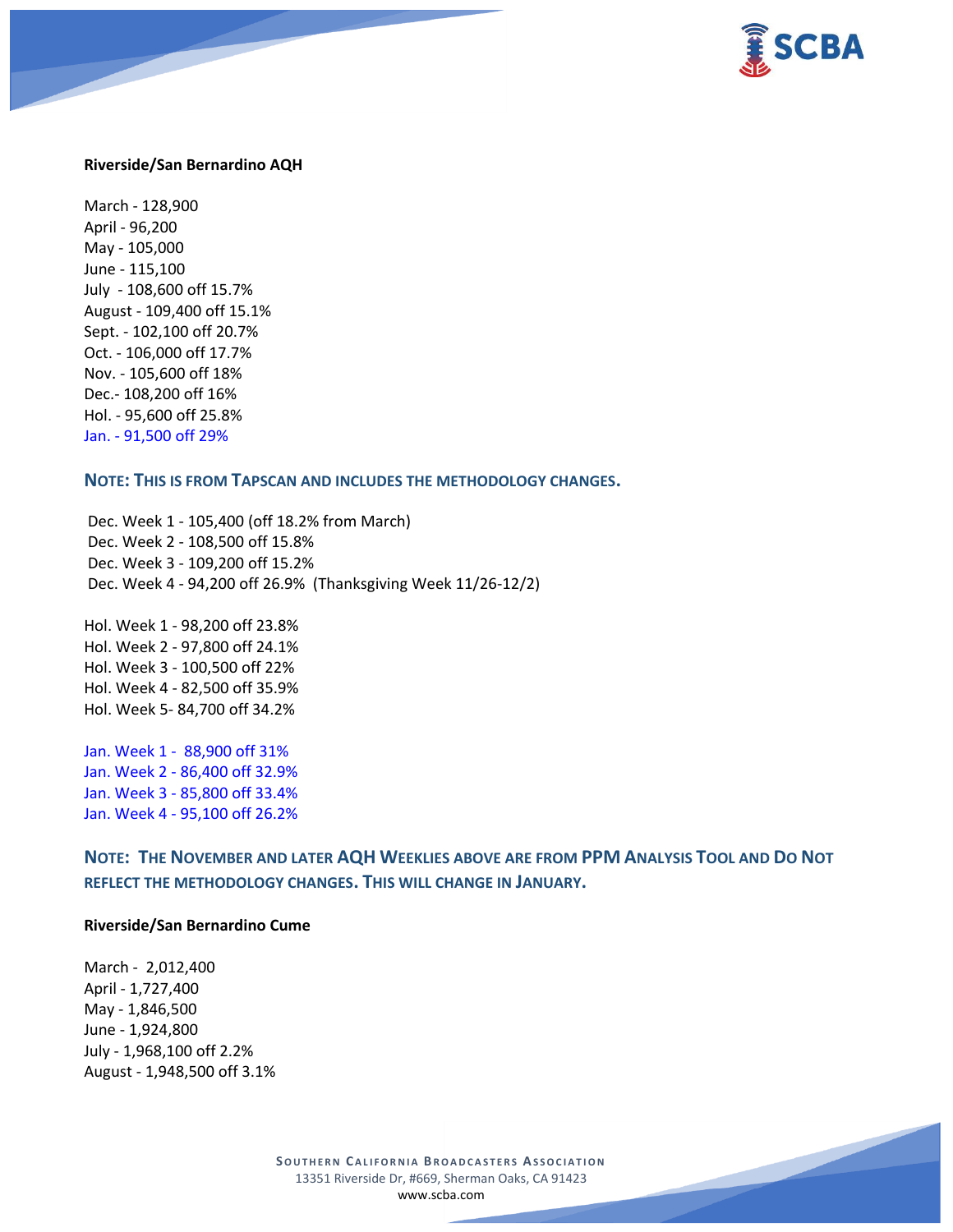

Sept. - 1,909,800 off 5% Oct. - 1,891,200 off 6% Nov. - 1,901,700 off 5.5% Dec. - 1,920,900 off 4.5% Hol. - 1,866,700 off 7.2% Jan. - 1,824,500 off 9.3% Dec. Week 1 - 1,870,000 (off 7% from March) Dec. Week 2 - 1,933,600 off 3.9% Dec. Week 3 - 1,968,300 off 2.2% Dec. Week 4 - 1,911,700 off 5% Hol. Week 1 - 1,886,700 off 6.2% Hol. Week 2 - 1,870,000 off 7% Hol. Week 3 - 1,895,100 off 5.8% Hol. Week 4 - 1,854,600 off 7.8% Hol. Week 5 - 1,827,000 off 9.2% Jan. Week 1 - 1,831,600 off 8.9% Jan. Week 2 - 1,792,800 off 10.9% Jan. Week 3 - 1,790,600 off 11%

#### **San Diego AQH**

March - 142,700 April - 98,000 May - 109,400 June - 120,100 July - 126,000 August - 128,500 (off 10% from March) Sept. - 125,000 (off 12.4%) Oct. - 126,800 (off 11.1%) Nov. - 129,300 (off 9.4%) Dec. - 124,500 (off 12.8%) Hol. - 119,700 (off 16.11%) Jan. - 114,200 (off 19.97% from March)

Jan. Week 4 - 1,882,900 off 6.4%

# **NOTE: THIS IS FROM TAPSCAN AND INCLUDES THE METHODOLOGY CHANGES**

Dec. Week 1 - 118,500 (off 17.0% from March) Dec. Week 2 - 123,500 off 13.5% Dec. Week 3 - 124,900 off 12.5% Dec. Week 4 - 110,300 off 22.7% (Thanksgiving Week 11/26-12/2)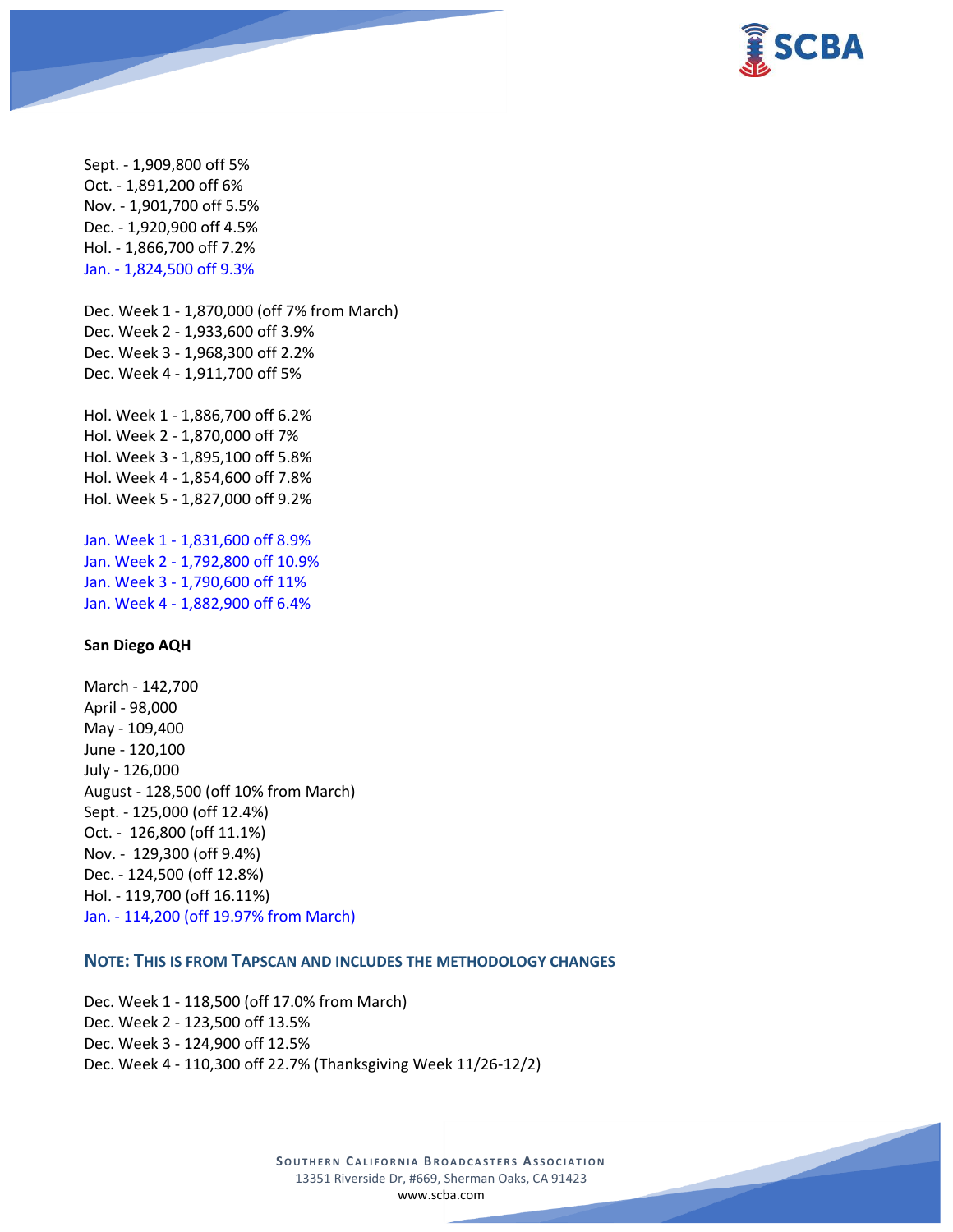



Hol. Week 1 - 120,300 off 15.7% Hol. Week 2 - 120,500 off 15.5% Hol. Week 3 - 122,400 off 14.2% Hol. Week 4 - 100,700 off 29.4% Hol. Week 5 - 109,900 off 23.0%

Jan. Week 1 - 112,300 off 21.3% Jan. Week 2 - 111,500 off 21.9% Jan. Week 3 - 105,200 off 26.3% Jan. Week 4 - 112,100 off 21.4%

**NOTE: THE NOVEMBER AND LATER AQH WEEKLIES ABOVE ARE FROM PPM ANALYSIS TOOL AND DO NOT REFLECT THE METHODOLOGY CHANGES. THIS WILL CHANGE IN JANUARY.**

#### **San Diego Cume**

March - 2,549,000 April - 2,133,900 May - 2,303,400 June - 2,408,600 July - 2,438,900 August - 2,418,400 (off 5.1% from March) Sept. - 2,382,700 (off 6.5%) Oct. - 2,398,000 (off 5.9%) Nov. - 2,361,900 (off 7.3%) Dec. - 2,388,500 (off 6.3%) Hol. - 2,344,600 (off 8.0%) Jan. - 2,287,800 (off 10.2%)

Dec. Week 1 - 2,295,700 (off 9.9% from March) Dec. Week 2 - 2,430,700 (off 4.6%) Dec. Week 3 - 2,448,900 (off 3.9%) Dec. Week 4 - 2,378,500 (off 6.7%)

Hol. Week 1 - 2,414,800 (off 5.3%) Hol. Week 2 - 2,375,900 ( off 6.7%) Hol. Week 3 - 2,387,800 (off 6.3%) Hol. Week 4 - 2,311,800 (off 9.3%) Hol, Week 5 - 2,232,700 (off 12.4%)

Jan. Week 1 - 2,377,200 (off 6.7%) Jan. Week 2 - 2,296,200 (off 9.9%) Jan. Week 3 - 2,163,800 (off 15.1%) Jan. Week 4 - 2,313,900 (off 9.2%)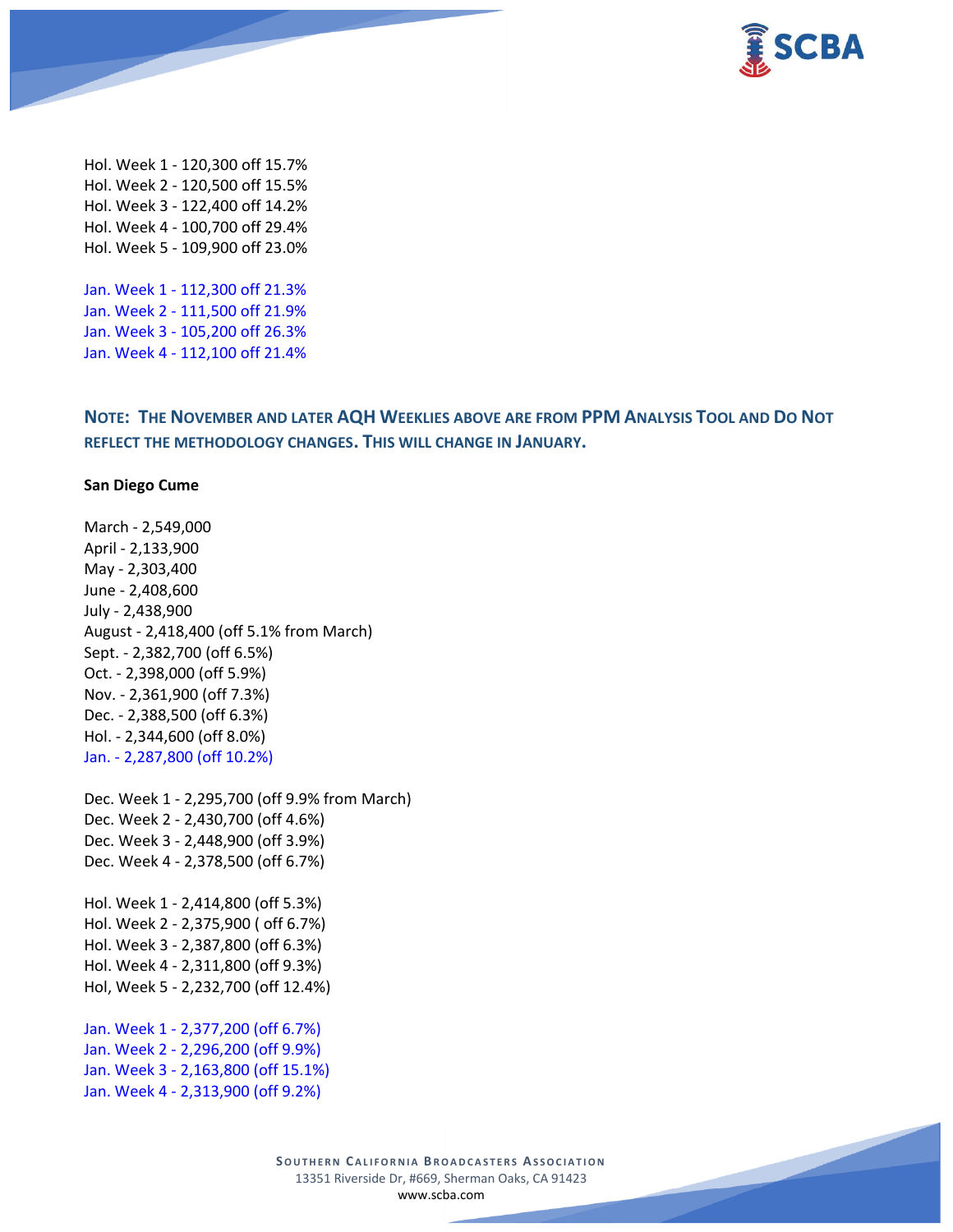



Now onto your curated list of resources and articles covering the most important topics in our business:

# **RESOURCES AND ARTICLES OF INTEREST TO SALES AND ADVERTISERS:**

#### **Meet The Digital Audio Ad Buyer: Deep Pockets, Above-Average Marketing Experience.**

Inside Radio February 17, 2021 [http://www.insideradio.com/free/meet-the-digital-audio-ad-buyer-deep-pockets-above-average-marketing](http://www.insideradio.com/free/meet-the-digital-audio-ad-buyer-deep-pockets-above-average-marketing-experience/article_98cd0610-70ee-11eb-b147-236acc212719.html)[experience/article\\_98cd0610-70ee-11eb-b147-236acc212719.html](http://www.insideradio.com/free/meet-the-digital-audio-ad-buyer-deep-pockets-above-average-marketing-experience/article_98cd0610-70ee-11eb-b147-236acc212719.html)

### **The 2021 Retail Outlook (RetailMeNot Infographic)**

eMarketer February 17, 2021

**ATTACHMENT:** [The Retail Me Not 2021](https://scba.com/the-retailmenot-2021-retail-outlook/) Retail Outlook

#### **Brand marketers stick to trust-building strategies forged in 2020's fires, study finds**

Marketing Dive February 17, 2021

[https://www.marketingdive.com/news/brand-marketers-stick-to-trust-building-strategies-forged-in-2020s](https://www.marketingdive.com/news/brand-marketers-stick-to-trust-building-strategies-forged-in-2020s-fires/595099/)[fires/595099/](https://www.marketingdive.com/news/brand-marketers-stick-to-trust-building-strategies-forged-in-2020s-fires/595099/)

### **Why Data Has Become Indispensable Throughout The Sales Process.**

Inside Radio February 16, 2021 [http://www.insideradio.com/free/why-data-has-become-indispensable-throughout-the-sales](http://www.insideradio.com/free/why-data-has-become-indispensable-throughout-the-sales-process/article_ec42385e-7028-11eb-b847-07f8152877a6.html)[process/article\\_ec42385e-7028-11eb-b847-07f8152877a6.html](http://www.insideradio.com/free/why-data-has-become-indispensable-throughout-the-sales-process/article_ec42385e-7028-11eb-b847-07f8152877a6.html)

### **Progressive: The Spot Radio Powerhouse**

Radio + Television Business Report February 16, 2021 <https://www.rbr.com/mm-spot10-r-021621/>

#### **Consumer sentiment unexpectedly falls in February**

Chain Store Age February 12, 2021 [https://chainstoreage.com/consumer-sentiment-unexpectedly-falls](https://chainstoreage.com/consumer-sentiment-unexpectedly-falls-february?oly_enc_id=8319H4585489H7M&utm_source=omeda&utm_medium=email&utm_campaign=NL_CSA+Day+Breaker&utm_keyword=)[february?oly\\_enc\\_id=8319H4585489H7M&utm\\_source=omeda&utm\\_medium=email&utm\\_campaign=NL\\_CSA+](https://chainstoreage.com/consumer-sentiment-unexpectedly-falls-february?oly_enc_id=8319H4585489H7M&utm_source=omeda&utm_medium=email&utm_campaign=NL_CSA+Day+Breaker&utm_keyword=) [Day+Breaker&utm\\_keyword=](https://chainstoreage.com/consumer-sentiment-unexpectedly-falls-february?oly_enc_id=8319H4585489H7M&utm_source=omeda&utm_medium=email&utm_campaign=NL_CSA+Day+Breaker&utm_keyword=)

#### **Retail sales to rise 8.1% in 2021, according to CGP forecast**

Chain Store Age February 11, 2021 [https://chainstoreage.com/retail-sales-rise-81-2021-according-cgp](https://chainstoreage.com/retail-sales-rise-81-2021-according-cgp-forecast?oly_enc_id=8319H4585489H7M&utm_source=omeda&utm_medium=email&utm_campaign=NL_CSA+Day+Breaker&utm_keyword=)[forecast?oly\\_enc\\_id=8319H4585489H7M&utm\\_source=omeda&utm\\_medium=email&utm\\_campaign=NL\\_CSA+](https://chainstoreage.com/retail-sales-rise-81-2021-according-cgp-forecast?oly_enc_id=8319H4585489H7M&utm_source=omeda&utm_medium=email&utm_campaign=NL_CSA+Day+Breaker&utm_keyword=) [Day+Breaker&utm\\_keyword=](https://chainstoreage.com/retail-sales-rise-81-2021-according-cgp-forecast?oly_enc_id=8319H4585489H7M&utm_source=omeda&utm_medium=email&utm_campaign=NL_CSA+Day+Breaker&utm_keyword=)

#### **Dealer Forward: Personalizing Engagement – Everywhere**

CBT News February 15, 2021 (Note: When you read this remember the importance of dealer promotion of their website url in radio their radio advertising) <https://www.cbtnews.com/dealer-forward-personalizing-engagement-everywhere/>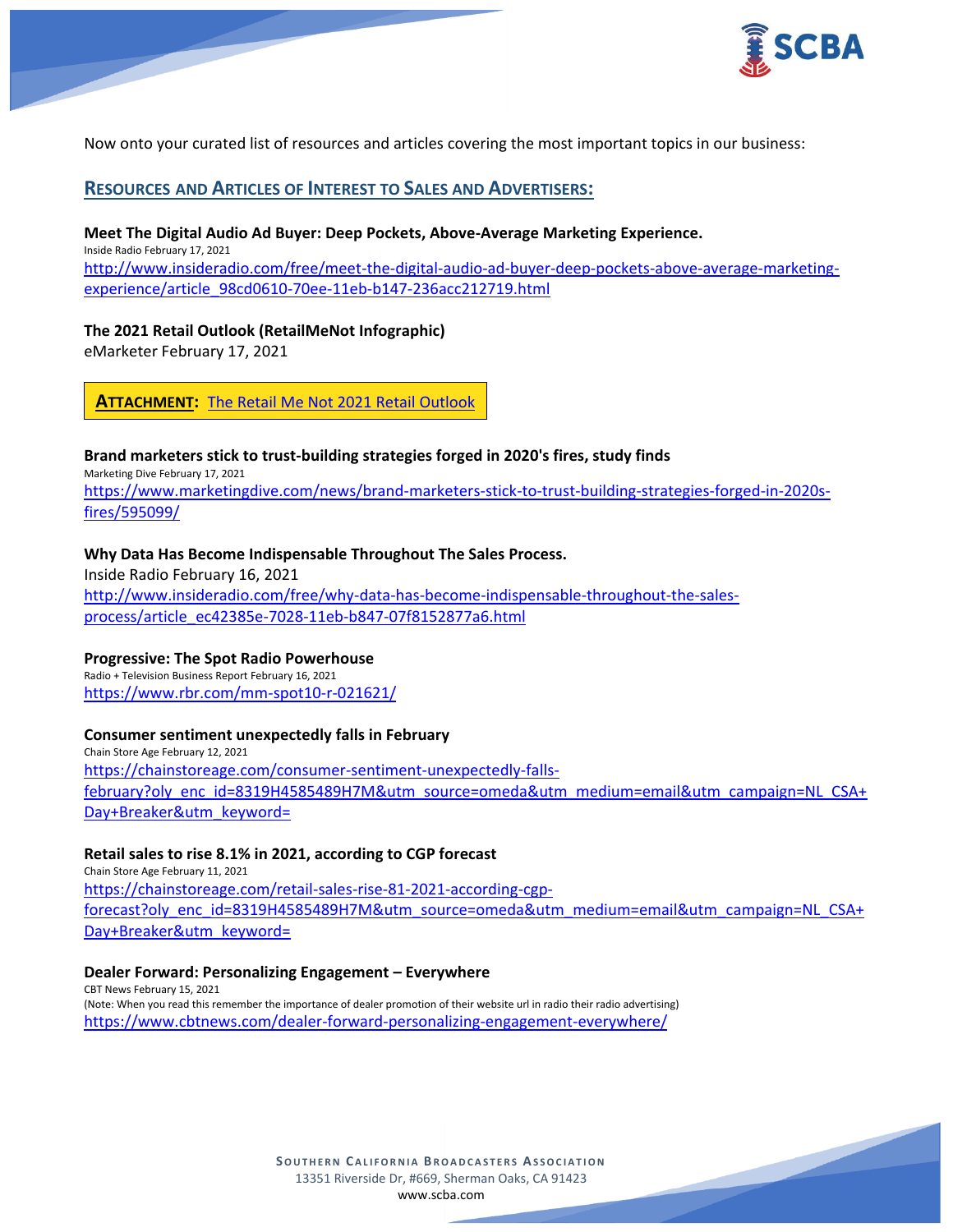

### **Encouraging Sellers Part I**

Radio Ink (Loyd Ford) February 15, 2021 [https://radioink.com/2021/02/15/encouraging-sellers-part](https://radioink.com/2021/02/15/encouraging-sellers-part-i/?vgo_ee=g4MdIIvetgiR1mkR7kijJ4BI1h38V58Ke8bVrp%2FmcsM%3D)[i/?vgo\\_ee=g4MdIIvetgiR1mkR7kijJ4BI1h38V58Ke8bVrp%2FmcsM%3D](https://radioink.com/2021/02/15/encouraging-sellers-part-i/?vgo_ee=g4MdIIvetgiR1mkR7kijJ4BI1h38V58Ke8bVrp%2FmcsM%3D)

#### **Here's Why Auto Industry Recovery is Likely to Lose Steam**

Yahoo Finance February 11, 2021 <https://finance.yahoo.com/news/heres-why-auto-industry-recovery-140802346.html>

**News/Talk Surges To Record High, CHR Shrinks In Full Year 2020 Ratings.** Inside Radio (Nielsen) February 12, 2021 [http://www.insideradio.com/free/news-talk-surges-to-record-high-chr-shrinks-in-full-year-2020](http://www.insideradio.com/free/news-talk-surges-to-record-high-chr-shrinks-in-full-year-2020-ratings/article_cb62b406-6d0d-11eb-806b-93e86cbc474b.html) [ratings/article\\_cb62b406-6d0d-11eb-806b-93e86cbc474b.html](http://www.insideradio.com/free/news-talk-surges-to-record-high-chr-shrinks-in-full-year-2020-ratings/article_cb62b406-6d0d-11eb-806b-93e86cbc474b.html)

# **'A shift toward direct influencer and brand collaborations': How the DTC podcast advertising strategy changed in 2020**

ModernRetail February 10, 2021 <https://www.modernretail.co/startups/how-the-dtc-podcast-advertising-strategy-changed-in-2020/>

# **RESOURCES AND ARTICLES OF INTEREST TO MANAGERS FOR PLANNING AND FORECASTING:**

#### **Morphin' Radio**

Radio Ink February 16, 2021 [https://radioink.com/2021/02/16/morphin](https://radioink.com/2021/02/16/morphin-radio/?vgo_ee=g4MdIIvetgiR1mkR7kijJ4BI1h38V58Ke8bVrp%2FmcsM%3D)[radio/?vgo\\_ee=g4MdIIvetgiR1mkR7kijJ4BI1h38V58Ke8bVrp%2FmcsM%3D](https://radioink.com/2021/02/16/morphin-radio/?vgo_ee=g4MdIIvetgiR1mkR7kijJ4BI1h38V58Ke8bVrp%2FmcsM%3D)

**Improving Sales Performance | Media Sales Report | Sales Department Structure: Size and Compensation** The Center for Sales Strategy February 17, 2021

[https://blog.thecenterforsalesstrategy.com/sales-department-structure-size-and](https://blog.thecenterforsalesstrategy.com/sales-department-structure-size-and-compensation?utm_campaign=subscriber&utm_medium=email&_hsmi=111573389&_hsenc=p2ANqtz-_Ct4bsfZeS3DfEq26nwD1mHAYZwJZsWQBBErCueccm7Md01I1BO6tmYG_hkFM5Aj7d9-q5eCJ1a43tk1bLByA6TY_Jvg&utm_content=111573389&utm_source=hs_email)[compensation?utm\\_campaign=subscriber&utm\\_medium=email&\\_hsmi=111573389&\\_hsenc=p2ANqtz-](https://blog.thecenterforsalesstrategy.com/sales-department-structure-size-and-compensation?utm_campaign=subscriber&utm_medium=email&_hsmi=111573389&_hsenc=p2ANqtz-_Ct4bsfZeS3DfEq26nwD1mHAYZwJZsWQBBErCueccm7Md01I1BO6tmYG_hkFM5Aj7d9-q5eCJ1a43tk1bLByA6TY_Jvg&utm_content=111573389&utm_source=hs_email) [\\_Ct4bsfZeS3DfEq26nwD1mHAYZwJZsWQBBErCueccm7Md01I1BO6tmYG\\_hkFM5Aj7d9](https://blog.thecenterforsalesstrategy.com/sales-department-structure-size-and-compensation?utm_campaign=subscriber&utm_medium=email&_hsmi=111573389&_hsenc=p2ANqtz-_Ct4bsfZeS3DfEq26nwD1mHAYZwJZsWQBBErCueccm7Md01I1BO6tmYG_hkFM5Aj7d9-q5eCJ1a43tk1bLByA6TY_Jvg&utm_content=111573389&utm_source=hs_email) [q5eCJ1a43tk1bLByA6TY\\_Jvg&utm\\_content=111573389&utm\\_source=hs\\_email](https://blog.thecenterforsalesstrategy.com/sales-department-structure-size-and-compensation?utm_campaign=subscriber&utm_medium=email&_hsmi=111573389&_hsenc=p2ANqtz-_Ct4bsfZeS3DfEq26nwD1mHAYZwJZsWQBBErCueccm7Md01I1BO6tmYG_hkFM5Aj7d9-q5eCJ1a43tk1bLByA6TY_Jvg&utm_content=111573389&utm_source=hs_email)

#### **Hunter vs Farmer Personality, Characteristics, and More**

Center For Sales Strategy February 15, 2021 [https://blog.thecenterforsalesstrategy.com/hunter-vs-farmer-personality-characteristics-and](https://blog.thecenterforsalesstrategy.com/hunter-vs-farmer-personality-characteristics-and-more?utm_campaign=subscriber&utm_medium=email&_hsmi=111211950&_hsenc=p2ANqtz-9GsJW53eVFWFkHxKFDFQsIppFLZ-OMxegeGEjofeFEAm-K5aK1bJdPBBXH544LvNfJEJADoOYaHilEegGJglw0LSfNpw&utm_content=111211950&utm_source=hs_email)[more?utm\\_campaign=subscriber&utm\\_medium=email&\\_hsmi=111211950&\\_hsenc=p2ANqtz-](https://blog.thecenterforsalesstrategy.com/hunter-vs-farmer-personality-characteristics-and-more?utm_campaign=subscriber&utm_medium=email&_hsmi=111211950&_hsenc=p2ANqtz-9GsJW53eVFWFkHxKFDFQsIppFLZ-OMxegeGEjofeFEAm-K5aK1bJdPBBXH544LvNfJEJADoOYaHilEegGJglw0LSfNpw&utm_content=111211950&utm_source=hs_email)[9GsJW53eVFWFkHxKFDFQsIppFLZ-OMxegeGEjofeFEAm-](https://blog.thecenterforsalesstrategy.com/hunter-vs-farmer-personality-characteristics-and-more?utm_campaign=subscriber&utm_medium=email&_hsmi=111211950&_hsenc=p2ANqtz-9GsJW53eVFWFkHxKFDFQsIppFLZ-OMxegeGEjofeFEAm-K5aK1bJdPBBXH544LvNfJEJADoOYaHilEegGJglw0LSfNpw&utm_content=111211950&utm_source=hs_email)[K5aK1bJdPBBXH544LvNfJEJADoOYaHilEegGJglw0LSfNpw&utm\\_content=111211950&utm\\_source=hs\\_email](https://blog.thecenterforsalesstrategy.com/hunter-vs-farmer-personality-characteristics-and-more?utm_campaign=subscriber&utm_medium=email&_hsmi=111211950&_hsenc=p2ANqtz-9GsJW53eVFWFkHxKFDFQsIppFLZ-OMxegeGEjofeFEAm-K5aK1bJdPBBXH544LvNfJEJADoOYaHilEegGJglw0LSfNpw&utm_content=111211950&utm_source=hs_email)

#### **Ecommerce Spending Continued To Climb In January**

Digital Advertising News February 10, 2021 [https://insights.digitalmediasolutions.com/articles/ecommerce-growth](https://insights.digitalmediasolutions.com/articles/ecommerce-growth-january?utm_campaign=DMS%20Insights%20Weekly%20Newsletter&utm_medium=email&_hsmi=111456102&_hsenc=p2ANqtz--Ue3NxCXc4PNW-EMwjs7PyyfXx7zPCOVrQ2ePm3WkZmDYicTOa8lu2hy2BEic_Y7WUNdH58acnrqzoqgE-f4CcZ90r-g&utm_content=111456102&utm_source=hs_email)[january?utm\\_campaign=DMS%20Insights%20Weekly%20Newsletter&utm\\_medium=email&\\_hsmi=111456102&](https://insights.digitalmediasolutions.com/articles/ecommerce-growth-january?utm_campaign=DMS%20Insights%20Weekly%20Newsletter&utm_medium=email&_hsmi=111456102&_hsenc=p2ANqtz--Ue3NxCXc4PNW-EMwjs7PyyfXx7zPCOVrQ2ePm3WkZmDYicTOa8lu2hy2BEic_Y7WUNdH58acnrqzoqgE-f4CcZ90r-g&utm_content=111456102&utm_source=hs_email) [\\_hsenc=p2ANqtz--Ue3NxCXc4PNW-](https://insights.digitalmediasolutions.com/articles/ecommerce-growth-january?utm_campaign=DMS%20Insights%20Weekly%20Newsletter&utm_medium=email&_hsmi=111456102&_hsenc=p2ANqtz--Ue3NxCXc4PNW-EMwjs7PyyfXx7zPCOVrQ2ePm3WkZmDYicTOa8lu2hy2BEic_Y7WUNdH58acnrqzoqgE-f4CcZ90r-g&utm_content=111456102&utm_source=hs_email)[EMwjs7PyyfXx7zPCOVrQ2ePm3WkZmDYicTOa8lu2hy2BEic\\_Y7WUNdH58acnrqzoqgE-f4CcZ90r-](https://insights.digitalmediasolutions.com/articles/ecommerce-growth-january?utm_campaign=DMS%20Insights%20Weekly%20Newsletter&utm_medium=email&_hsmi=111456102&_hsenc=p2ANqtz--Ue3NxCXc4PNW-EMwjs7PyyfXx7zPCOVrQ2ePm3WkZmDYicTOa8lu2hy2BEic_Y7WUNdH58acnrqzoqgE-f4CcZ90r-g&utm_content=111456102&utm_source=hs_email)

[g&utm\\_content=111456102&utm\\_source=hs\\_email](https://insights.digitalmediasolutions.com/articles/ecommerce-growth-january?utm_campaign=DMS%20Insights%20Weekly%20Newsletter&utm_medium=email&_hsmi=111456102&_hsenc=p2ANqtz--Ue3NxCXc4PNW-EMwjs7PyyfXx7zPCOVrQ2ePm3WkZmDYicTOa8lu2hy2BEic_Y7WUNdH58acnrqzoqgE-f4CcZ90r-g&utm_content=111456102&utm_source=hs_email)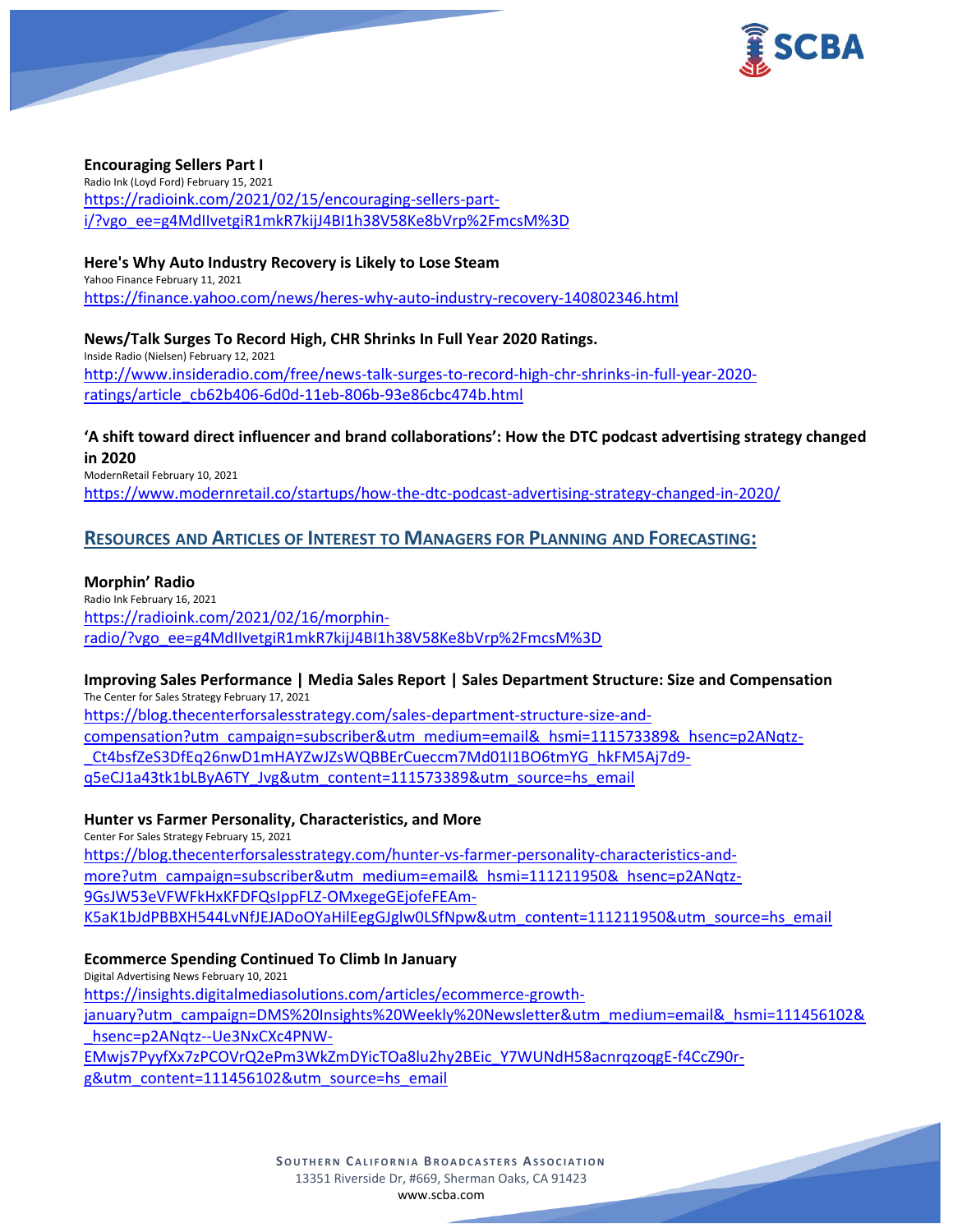



### **Predictions for a New (Partnership) World Order**

ANA January 28, 2021 [https://www.ana.net/blogs/show/id/mm-blog-2021-01-predictions-for-a-new-world](https://www.ana.net/blogs/show/id/mm-blog-2021-01-predictions-for-a-new-world-order?st3=210216mktg360non&utm_source=informz&utm_medium=email&utm_campaign=210216mktg360non&_zs=FANij1&_zl=kpwP7)[order?st3=210216mktg360non&utm\\_source=informz&utm\\_medium=email&utm\\_campaign=210216mktg360no](https://www.ana.net/blogs/show/id/mm-blog-2021-01-predictions-for-a-new-world-order?st3=210216mktg360non&utm_source=informz&utm_medium=email&utm_campaign=210216mktg360non&_zs=FANij1&_zl=kpwP7) [n&\\_zs=FANij1&\\_zl=kpwP7](https://www.ana.net/blogs/show/id/mm-blog-2021-01-predictions-for-a-new-world-order?st3=210216mktg360non&utm_source=informz&utm_medium=email&utm_campaign=210216mktg360non&_zs=FANij1&_zl=kpwP7)

#### **More Radio Stations Produce Podcasts, But Survey Finds Many Are Still Figuring How It Fits In.**

Inside Radio February 16, 2021

[http://www.insideradio.com/podcastnewsdaily/more-radio-stations-produce-podcasts-but-survey-finds-many](http://www.insideradio.com/podcastnewsdaily/more-radio-stations-produce-podcasts-but-survey-finds-many-are-still-figuring-how-it-fits/article_d58393b6-707c-11eb-982d-632955c67e80.html)[are-still-figuring-how-it-fits/article\\_d58393b6-707c-11eb-982d-632955c67e80.html](http://www.insideradio.com/podcastnewsdaily/more-radio-stations-produce-podcasts-but-survey-finds-many-are-still-figuring-how-it-fits/article_d58393b6-707c-11eb-982d-632955c67e80.html)

### **Why Broadcast Listening Is Down, But Streaming Is Up**

Jacobs Media Strategies (Fred Jacobs) February 15, 2021 <https://jacobsmedia.com/our-listening-is-down-but-our-streaming-is-up/>

### **NEXTGEN TV In Cars? 'Ideal for Solid Reception' While On the Go**

Radio + Television Business Report February 16, 2021 <https://www.rbr.com/nextgen-tv-in-cars-ideal-for-solid-reception-while-on-the-go/>

### **The Return of the Fairness Doctrine – What it Was and Why it Won't Return**

Broadcast Law Blog (David Oxenford) February 11, 2021 (Just a sidebar note: the elimination of the Fairness Doctrine and the equal time requirement is what allowed for the growth of Talk Radio and gave new life to AM radio.)

[https://www.broadcastlawblog.com/2021/02/articles/the-return-of-the-fairness-doctrine-what-it-was-and-why](https://www.broadcastlawblog.com/2021/02/articles/the-return-of-the-fairness-doctrine-what-it-was-and-why-it-wont-return/)[it-wont-return/](https://www.broadcastlawblog.com/2021/02/articles/the-return-of-the-fairness-doctrine-what-it-was-and-why-it-wont-return/)

#### **As Podcasts Continue To Grow In Popularity, Ad Dollars Follow**

Forbes February 11, 2021 [https://www.forbes.com/sites/bradadgate/2021/02/11/podcasting-has-become-a-big](https://www.forbes.com/sites/bradadgate/2021/02/11/podcasting-has-become-a-big-business/?sh=52ccd3f42cfb)[business/?sh=52ccd3f42cfb](https://www.forbes.com/sites/bradadgate/2021/02/11/podcasting-has-become-a-big-business/?sh=52ccd3f42cfb)

#### **The impressive resilience of digital audio**

eMarketer February 16, 2021 <https://www.emarketer.com/content/impressive-resilience-of-digital-audio?ecid=NL1001>

### **EPISODE 41: Can 'Radio' Survive the Future? We Worry, But RAB's Erica Farber Sees Metamorphosis**

Borrell Podcasts February 16, 2021 [https://local-marketing-trends.simplecast.com/episodes/episode-41-can-radio-survive-the-future-we-worry](https://local-marketing-trends.simplecast.com/episodes/episode-41-can-radio-survive-the-future-we-worry-but-rabs-erica-farber-sees-metamorphosis)[but-rabs-erica-farber-sees-metamorphosis](https://local-marketing-trends.simplecast.com/episodes/episode-41-can-radio-survive-the-future-we-worry-but-rabs-erica-farber-sees-metamorphosis)

#### **An agile marketing plan is essential to long term customer success**

ClickZ Marketing Technology Transformation February 16, 2021 <https://www.clickz.com/an-agile-marketing-plan-is-essential-to-long-term-customer-success/265004/>

#### **Top Performing Clusters Booked Millions In Digital Revenue. What's It Take?**

Inside Radio February 16, 2021 [http://www.insideradio.com/free/top-performing-clusters-booked-millions-in-digital-revenue-what-s-it](http://www.insideradio.com/free/top-performing-clusters-booked-millions-in-digital-revenue-what-s-it-take/article_612b00de-7028-11eb-96e6-dbae1e1f58ff.html)[take/article\\_612b00de-7028-11eb-96e6-dbae1e1f58ff.html](http://www.insideradio.com/free/top-performing-clusters-booked-millions-in-digital-revenue-what-s-it-take/article_612b00de-7028-11eb-96e6-dbae1e1f58ff.html)